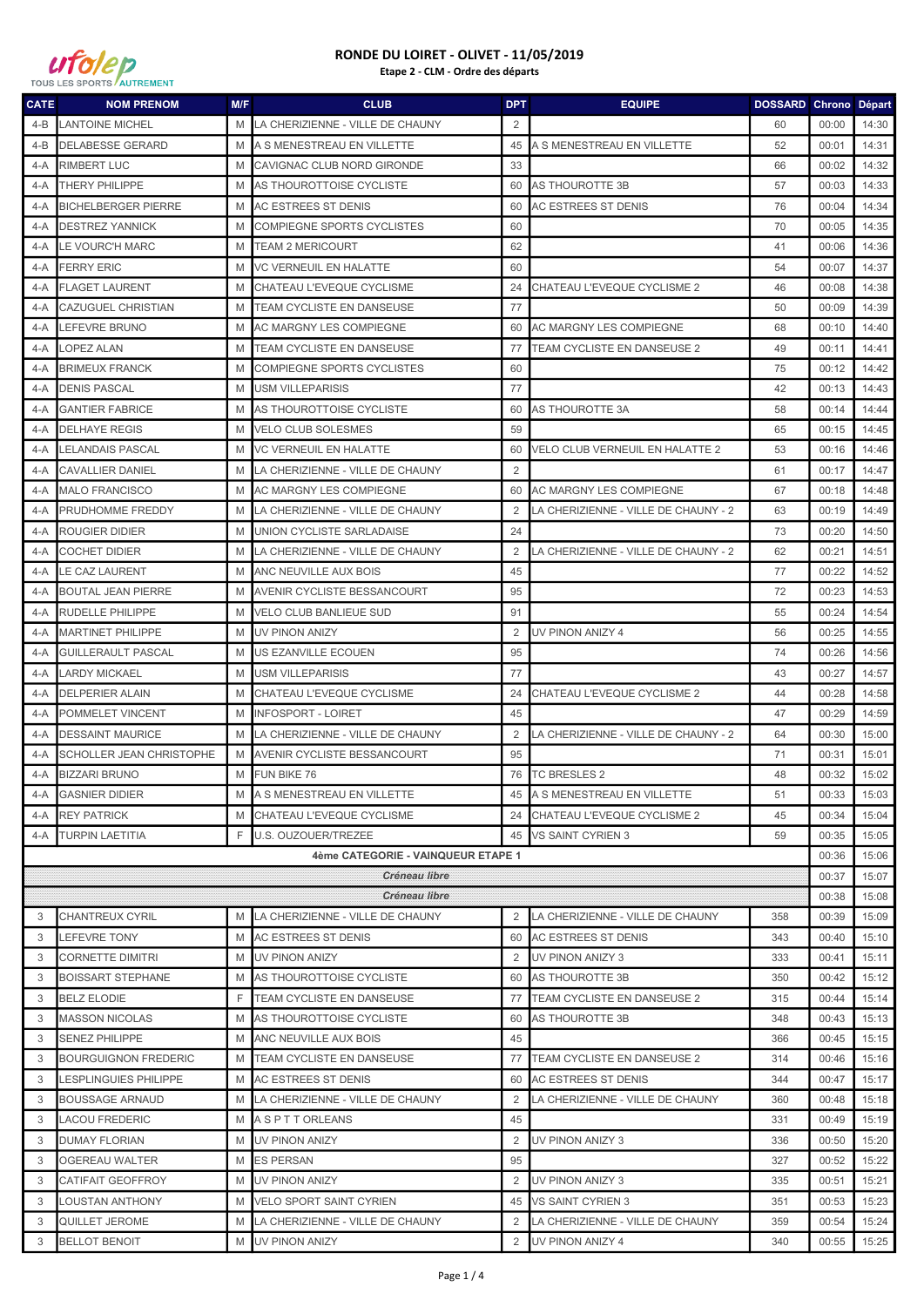

| <b>CATE</b>                        | <b>NOM PRENOM</b>               | M/F | <b>CLUB</b>                                | <b>DPT</b>     | <b>EQUIPE</b>                    | <b>DOSSARD Chrono Départ</b> |       |       |
|------------------------------------|---------------------------------|-----|--------------------------------------------|----------------|----------------------------------|------------------------------|-------|-------|
| 3                                  | <b>FLORIE BRUNO</b>             | M   | AAOC WISSOUS                               | 91             |                                  | 370                          | 00:56 | 15:26 |
| 3                                  | <b>COMMUNAL PATRICK</b>         | M   | A S MENESTREAU EN VILLETTE                 | 45             | A S MENESTREAU EN VILLETTE       | 320                          | 00:57 | 15:27 |
| 3                                  | <b>CAGNY CLAUDE</b>             | M   | LA CHERIZIENNE - VILLE DE CHAUNY           | 2              | LA CHERIZIENNE - VILLE DE CHAUNY | 361                          | 00:58 | 15:28 |
| 3                                  | LETAILLEUR YOHANN               | M   | <b>TC BRESLES</b>                          | 60             | <b>TC BRESLES 1</b>              | 306                          | 00:59 | 15:29 |
| 3                                  | <b>LAMIDE PASCAL</b>            | M   | US EZANVILLE ECOUEN                        | 95             |                                  | 368                          | 01:00 | 15:30 |
| 3                                  | <b>MONARD FLORENT</b>           | M   | <b>ES PERSAN</b>                           | 95             |                                  | 326                          | 01:01 | 15:31 |
| 3                                  | <b>DUMONT HUGO</b>              | M   | <b>TC BRESLES</b>                          | 60             | TC BRESLES 1                     | 309                          | 01:02 | 15:32 |
| 3                                  | <b>DELAHAYE PREBEN</b>          | M   | <b>INFOSPORT - LOIRET</b>                  | 45             |                                  | 304                          | 01:03 | 15:33 |
| 3                                  | <b>MIGEON ROMAIN</b>            | M   | NEMOURS U.S.N.S.P.                         | 77             | <b>INEMOURS U.S.N.S.P</b>        | 318                          | 01:04 | 15:34 |
| 3                                  | RAZOULS CHRISTOPHE              | M   | CHATEAU L'EVEQUE CYCLISME                  | 24             | CHATEAU L'EVEQUE CYCLISME 2      | 303                          | 01:05 | 15:35 |
| 3                                  | DUREZ JEAN CLAUDE               | M   | AS THOUROTTOISE CYCLISTE                   | 60             | AS THOUROTTE 3A                  | 347                          | 01:06 | 15:36 |
| 3                                  | THIERCELIN CYRIL                | M   | UNION SPORTIVE SAINT ANDRE                 | 59             |                                  | 364                          | 01:07 | 15:37 |
| 3                                  | <b>BRIAND CHRISTIAN</b>         | M   | RACING CLUB DE DOULLENS CYCLISME           | 80             |                                  | 302                          | 01:08 | 15:38 |
| 3                                  | LEMONNIER ARNAUD                | M   | <b>VELO SPORT SAINT CYRIEN</b>             | 45             | <b>VS SAINT CYRIEN 3</b>         | 353                          | 01:09 | 15:39 |
| 3                                  | LE HER JIMMY                    | M   | <b>TC BRESLES</b>                          | 60             | <b>TC BRESLES 1</b>              | 308                          | 01:10 | 15:40 |
| 3                                  | <b>MARTIGNY PIERRE</b>          | M   | UV PINON ANIZY                             | 2              | UV PINON ANIZY 4                 | 338                          | 01:11 | 15:41 |
| 3                                  | <b>TOLLERON YVES ROBERT</b>     | M   | <b>TC BRESLES</b>                          | 60             | <b>TC BRESLES 1</b>              | 305                          | 01:12 | 15:42 |
| 3                                  | <b>SCHWALLER STEPHANE</b>       | M   | TEAM CYCLISTE EN DANSEUSE                  | 77             | TEAM CYCLISTE EN DANSEUSE 2      | 312                          | 01:14 | 15:44 |
| 3                                  | <b>BIZET JOHANN</b>             | M   | <b>TC BRESLES</b>                          | 60             | <b>TC BRESLES 1</b>              | 307                          | 01:13 | 15:43 |
| 3                                  | CHAUZAT NICOLAS                 | M   | <b>VC VERNEUIL EN HALATTE</b>              | 60             | VELO CLUB VERNEUIL EN HALATTE 2  | 322                          | 01:15 | 15:45 |
| 3                                  | <b>BARALON DAMIEN</b>           | M   | <b>MEUNG CYCLISME</b>                      | 45             | MEUNG CYCLISME                   | 356                          | 01:16 | 15:46 |
| 3                                  | <b>VILLEMIN BAPTISTE</b>        | M   | NEMOURS U.S.N.S.P.                         | 77             | NEMOURS U.S.N.S.P                | 319                          | 01:18 | 15:48 |
| 3                                  | <b>BOURGAULT NICOLAS MICHEL</b> | M   | <b>MEUNG CYCLISME</b>                      | 45             | <b>MEUNG CYCLISME</b>            | 355                          | 01:17 | 15:47 |
| 3                                  | <b>PILLYSER PAUL</b>            | M   | UNION SPORTIVE SAINT ANDRE                 | 59             |                                  | 363                          | 01:19 | 15:49 |
| 3                                  | <b>MORVAN LILIAN</b>            | M   | <b>TC BRESLES</b>                          | 60             | <b>TC BRESLES 2</b>              | 311                          | 01:20 | 15:50 |
| 3                                  | <b>ABOU CYRIL</b>               | M   | VELO CLUB DE ST GILLES CROIX DE VIE        | 85             |                                  | 325                          | 01:21 | 15:51 |
| 3                                  | <b>DOUCOT FABRICE</b>           | M   | A S MENESTREAU EN VILLETTE                 | 45             | A S MENESTREAU EN VILLETTE       | 321                          | 01:22 | 15:52 |
| 3                                  | <b>BELLOT REMI</b>              | M   | <b>UV PINON ANIZY</b>                      | 2              | UV PINON ANIZY 3                 | 337                          | 01:23 | 15:53 |
| 3                                  | N DIAYE GERARD                  | M   | <b>VC VERNEUIL EN HALATTE</b>              | 60             | VELO CLUB VERNEUIL EN HALATTE 2  | 323                          | 01:24 | 15:54 |
| 3                                  | LAMBERT JEROME                  | M   | <b>VC JARNAC</b>                           | 16             |                                  | 330                          | 01:25 | 15:55 |
| 3                                  | <b>MARTIGNY PAUL</b>            | M   | <b>UV PINON ANIZY</b>                      | $\overline{2}$ | UV PINON ANIZY 4                 | 339                          | 01:26 | 15:56 |
| 3                                  | <b>LARDON ARNAUD</b>            | M   | NEMOURS U.S.N.S.P.                         | 77             | NEMOURS U.S.N.S.P                | 316                          | 01:27 | 15:57 |
| 3                                  | <b>BARRAGAN ADRIAN</b>          | M   | <b>ASPTTORLEANS</b>                        | 45             |                                  | 332                          | 01:28 | 15:58 |
| 3                                  | LEDOUX JEAN BAPTISTE            | M   | <b>TC BRESLES</b>                          |                | 60 TC BRESLES 2                  | 310                          | 01:29 | 15:59 |
| 3                                  | <b>GERARD YVES</b>              | M   | <b>VC VERNEUIL EN HALATTE</b>              | 60             | VELO CLUB VERNEUIL EN HALATTE 2  | 324                          | 01:30 | 16:00 |
| 3                                  | <b>DELAFOSSE CHRISTOPHE</b>     | M   | <b>VCEMS - VELO CLUB EURE MADRIE SEINE</b> | 27             |                                  | 301                          | 01:31 | 16:01 |
| 3                                  | <b>MAYEUR DOMINIQUE</b>         | M   | NEMOURS U.S.N.S.P.                         |                | 77 NEMOURS U.S.N.S.P             | 317                          | 01:32 | 16:02 |
| 3                                  | <b>CZENSZ DENIS</b>             | M   | <b>UV PINON ANIZY</b>                      | 2              | <b>UV PINON ANIZY 3</b>          | 334                          | 01:33 | 16:03 |
| 3                                  | <b>COTTRET NICOLAS</b>          | M   | <b>AC ESTREES ST DENIS</b>                 | 60             | <b>AC ESTREES ST DENIS</b>       | 342                          | 01:34 | 16:04 |
| 3                                  | <b>FEDERAK PHILIPPE</b>         | M   | AS THOUROTTOISE CYCLISTE                   | 60             | AS THOUROTTE 3A                  | 346                          | 01:35 | 16:05 |
| 3                                  | <b>ARNOULT CYRIL</b>            | M   | <b>VELO SPORT SAINT CYRIEN</b>             | 45             | <b>VS SAINT CYRIEN 3</b>         | 352                          | 01:36 | 16:06 |
| 3                                  | <b>BOURGAULT NICOLAS</b>        | M   | <b>MEUNG CYCLISME</b>                      | 45             | <b>MEUNG CYCLISME</b>            | 354                          | 01:37 | 16:07 |
| 3                                  | <b>TASSART CHRISTOPHE</b>       | M   | AC MARGNY LES COMPIEGNE                    | 60             | AC MARGNY LES COMPIEGNE          | 369                          | 01:38 | 16:08 |
| 3                                  | <b>COSTEL BRUNO</b>             | M   | COMPIEGNE SPORTS CYCLISTES                 | 60             |                                  | 329                          | 01:39 | 16:09 |
| 3                                  | <b>DEFOSSEZ HUBERT</b>          | M   | AS THOUROTTOISE CYCLISTE                   | 60             | AS THOUROTTE 3B                  | 349                          | 01:40 | 16:10 |
| 3                                  | <b>REGNAULT TRISTAN</b>         | M   | TEAM CYCLISTE EN DANSEUSE                  | 77             | TEAM CYCLISTE EN DANSEUSE 2      | 313                          | 01:41 | 16:11 |
| 3                                  | <b>MIRAULT STEPHANE</b>         | M   | COMPIEGNE SPORTS CYCLISTES                 | 60             |                                  | 365                          | 01:42 | 16:12 |
| 3                                  | LINDAUER CASSANDRA              | F   | AS THOUROTTOISE CYCLISTE                   | 60             | AS THOUROTTE 3A                  | 345                          | 01:43 | 16:13 |
| 3                                  | <b>LECLERCQ JEAN LOUIS</b>      | M   | LA CHERIZIENNE - VILLE DE CHAUNY           | 2              |                                  | 362                          | 01:44 | 16:14 |
| 3                                  | RABILLON LUDOVIC                | M   | <b>USO FREE BIKE</b>                       | 45             | <b>MEUNG CYCLISME</b>            | 357                          | 01:45 | 16:15 |
| 3                                  | <b>HARDY CHRISTOPHE</b>         | M   | <b>AC ESTREES ST DENIS</b>                 | 60             | AC ESTREES ST DENIS              | 341                          | 01:46 | 16:16 |
| 3ème CATEGORIE - VAINQUEUR ETAPE 1 |                                 |     |                                            |                |                                  |                              | 01:47 | 16:17 |
|                                    |                                 |     | Créneau libre                              |                |                                  |                              | 01:48 | 16:18 |
|                                    |                                 |     | Créneau libre                              |                |                                  |                              | 01:49 | 16:19 |
| -1                                 | <b>BOULANGER PHILIPPE</b>       | M   | ANC NEUVILLE AUX BOIS                      | 45             | ANC NEUVILLE AUX BOIS            | 154                          | 01:50 | 16:20 |
| 2                                  | <b>BLEVINAL LAURENT</b>         | M   | <b>ES PERSAN</b>                           |                | 95 ENTENTE SPORTIVE PERSANAISE   | 244                          | 01:51 | 16:21 |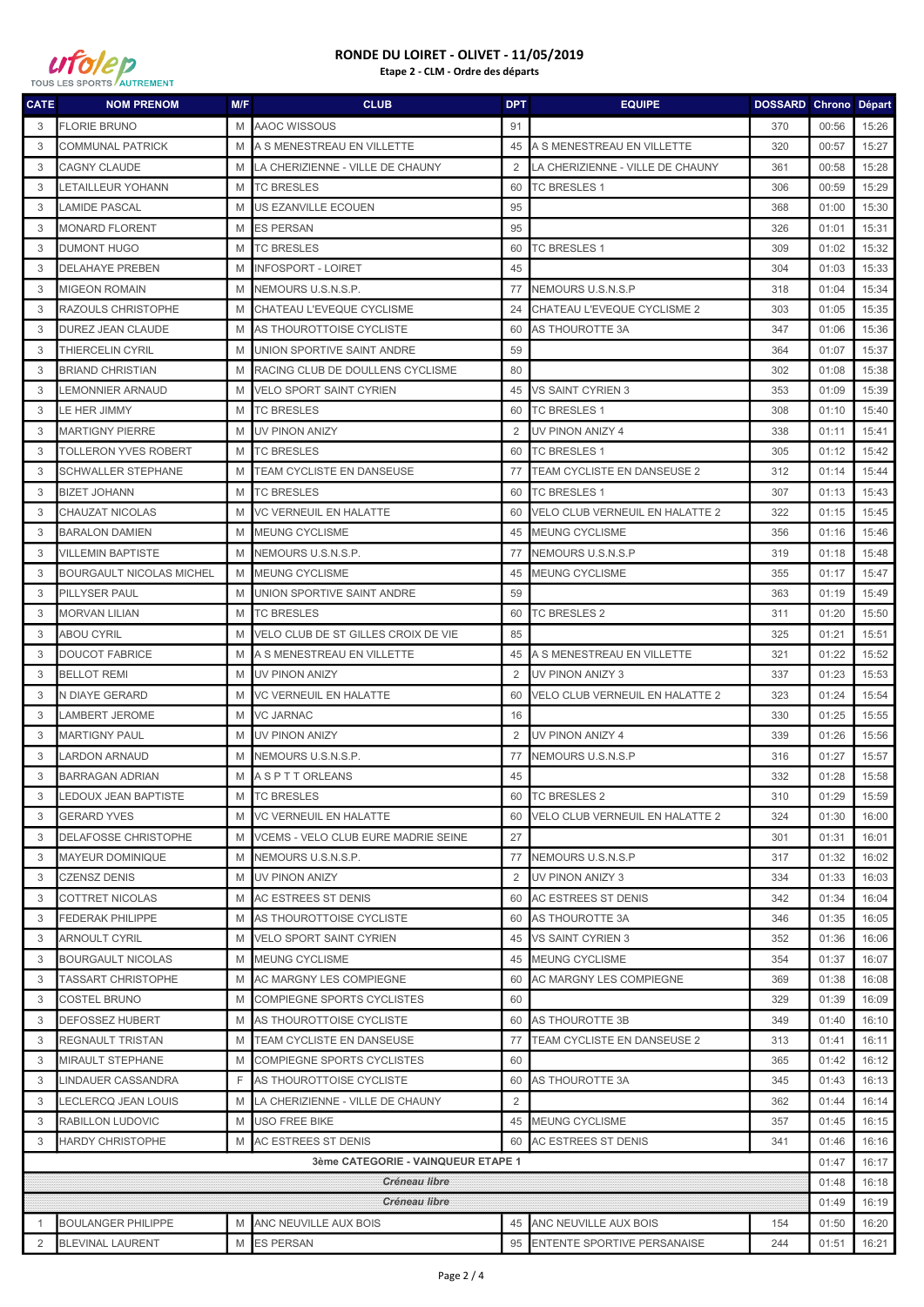

| <b>CATE</b>                        | <b>NOM PRENOM</b>            | M/F | <b>CLUB</b>                         | <b>DPT</b>     | <b>EQUIPE</b>                          | DOSSARD Chrono Départ |       |       |
|------------------------------------|------------------------------|-----|-------------------------------------|----------------|----------------------------------------|-----------------------|-------|-------|
| 2                                  | <b>MILLOT WILLIAM</b>        | M   | <b>INFOSPORT - LOIRET</b>           | 45             |                                        | 235                   | 01:52 | 16:22 |
| $\overline{2}$                     | RENAULT PASCAL               | M   | <b>USM VILLEPARISIS</b>             | 77             | <b>USM VILLEPARISIS 1</b>              | 232                   | 01:53 | 16:23 |
| 2                                  | <b>FRUIT STEPHANE</b>        | M   | <b>VELO CLUB MERUVIEN</b>           | 60             | <b>VELO CLUB MERUVIEN</b>              | 256                   | 01:54 | 16:24 |
| $\overline{2}$                     | <b>LABARRE ERIC</b>          | M   | <b>SC GRETZ TOURNAN</b>             | 77             |                                        | 246                   | 01:55 | 16:25 |
| 2                                  | DE MOOR MAXIME               | M   | <b>VC VERNEUIL EN HALATTE</b>       | 60             | VELO CLUB VERNEUIL EN HALATTE 1        | 239                   | 01:56 | 16:26 |
| $\overline{2}$                     | <b>CENSIER XAVIER</b>        | M   | AS THOUROTTOISE CYCLISTE            | 60             | AS THOUROTTE 2A                        | 252                   | 01:57 | 16:27 |
| 2                                  | <b>SALIMBENI ALEXYS</b>      | M   | <b>USM VILLEPARISIS</b>             | 77             | <b>USM VILLEPARISIS 1</b>              | 233                   | 01:58 | 16:28 |
| 2                                  | <b>BONNEL FREDERIC</b>       | M   | CAVIGNAC CLUB NORD GIRONDE          | 33             | CAVIGNAC CLUB NORD GIRONDE             | 258                   | 01:59 | 16:29 |
| $\overline{2}$                     | LANGLOIS DIDIER              | M   | MELUN CYCLISME ORGANISATION         | 77             | LES 4 VIPÈRES - MELUN C.O.             | 245                   | 02:00 | 16:30 |
| $\overline{2}$                     | <b>LANSIAUX ANTHONY</b>      | M   | <b>VELO CLUB SOLESMES</b>           | 59             |                                        | 257                   | 02:01 | 16:31 |
| 2                                  | <b>MOREAU FRANCK</b>         | M   | TEAM CYCLISTE EN DANSEUSE           | 77             | TEAM CYCLISTE EN DANSEUSE 1            | 238                   | 02:02 | 16:32 |
| 2                                  | COURTIADE JEAN CLAUDE        | M   | <b>ES PERSAN</b>                    | 95             | <b>ENTENTE SPORTIVE PERSANAISE</b>     | 243                   | 02:03 | 16:33 |
| 2                                  | <b>TRABARIES RODOLPHE</b>    | M   | <b>VELO SPORT SAINT CYRIEN</b>      | 45             | VS SAINT CYRIEN 2                      | 254                   | 02:04 | 16:34 |
| 2                                  | <b>CREYX JOEL</b>            | M   | <b>COMPIEGNE SPORTS CYCLISTES</b>   | 60             |                                        | 260                   | 02:05 | 16:35 |
| $\overline{2}$                     | <b>BOITEL MAURICE</b>        | M   | AS THOUROTTOISE CYCLISTE            | 60             | AS THOUROTTE 2A                        | 253                   | 02:06 | 16:36 |
| 2                                  | <b>BERNARD FRANCOIS</b>      | M   | A S P T T ORLEANS                   | 45             |                                        | 261                   | 02:07 | 16:37 |
| 2                                  | LELANDAIS FABIEN             | M   | <b>VC VERNEUIL EN HALATTE</b>       | 60             | <b>VELO CLUB VERNEUIL EN HALATTE 1</b> | 241                   | 02:08 | 16:38 |
| 2                                  | <b>DAMAGNEZ DIDIER</b>       | M   | <b>USM VILLEPARISIS</b>             | 77             | <b>USM VILLEPARISIS 1</b>              | 231                   | 02:09 | 16:39 |
| 2                                  | DEFOSSEZ ANTOINE             | M   | AS THOUROTTOISE CYCLISTE            | 60             | AS THOUROTTE 2A                        | 250                   | 02:10 | 16:40 |
| $\overline{2}$                     | MARIANO DOMINIQUE            | M   | VELO CLUB DE ST GILLES CROIX DE VIE | 85             |                                        | 242                   | 02:11 | 16:41 |
| $\overline{2}$                     | <b>AUSSIETRE JEAN PIERRE</b> | M   | TEAM CYCLISTE EN DANSEUSE           | 77             | TEAM CYCLISTE EN DANSEUSE 1            | 237                   | 02:12 | 16:42 |
| 2                                  | <b>BOSQUAIN RAPHAEL</b>      | M   | <b>ENTENTE CYCLISTE QUEVILLAISE</b> | 76             | VELO CLUB VERNEUIL EN HALATTE 1        | 240                   | 02:13 | 16:43 |
| 2                                  | <b>FAURE ANTHONY</b>         | M   | CAVIGNAC CLUB NORD GIRONDE          | 33             | CAVIGNAC CLUB NORD GIRONDE             | 259                   | 02:14 | 16:44 |
| 2                                  | <b>SEGUIN FLORIAN</b>        | M   | <b>UV PINON ANIZY</b>               | $\overline{2}$ |                                        | 249                   | 02:15 | 16:45 |
| $\overline{2}$                     | DA SILVA ARMINDO             | M   | <b>VELO SPORT SAINT CYRIEN</b>      | 45             | <b>VS SAINT CYRIEN 2</b>               | 255                   | 02:16 | 16:46 |
| $\overline{2}$                     | <b>CORDIER ROMAIN</b>        | M   | AS THOUROTTOISE CYCLISTE            | 60             | AS THOUROTTE 2A                        | 251                   | 02:17 | 16:47 |
| 2                                  | <b>LEPAGNEZ HENRI</b>        | M   | TEAM CYCLISTE EN DANSEUSE           | 77             | TEAM CYCLISTE EN DANSEUSE 1            | 236                   | 02:18 | 16:48 |
| 2                                  | ROULET ANTOINE               | M   | COMPIEGNE SPORTS CYCLISTES          | 60             | <b>COMPIEGNE SC</b>                    | 248                   | 02:19 | 16:49 |
| 2                                  | <b>LALLEMENT EMILE</b>       | M   | <b>USM VILLEPARISIS</b>             | 77             |                                        | 234                   | 02:20 | 16:50 |
| 2ème CATEGORIE - VAINQUEUR ETAPE 1 |                              |     |                                     |                |                                        |                       | 02:21 | 16:51 |
| Créneau libre                      |                              |     |                                     |                |                                        | 02:22                 | 16:52 |       |
|                                    |                              |     | Créneau libre                       |                |                                        |                       | 02:23 | 16:53 |
| $\overline{1}$                     | <b>MATHIEU STEPHANE</b>      | M   | <b>USM VILLEPARISIS</b>             | 77             | <b>USM VILLEPARISIS 1</b>              | 101                   | 02:24 | 16:54 |
| -1                                 | CAILLARD JEAN BAPTISTE       |     | M VELO SPORT SAINT CYRIEN           |                | 45 VS SAINT CYRIEN 1                   | 138                   | 02:25 | 16:55 |
| -1                                 | <b>THOMAS ALEXIS</b>         | M   | LC CREVECOEUR LE GRAND              | 60             | <b>LC CREVECOEUR</b>                   | 158                   | 02:26 | 16:56 |
| -1                                 | <b>DEWAILLY VINCENT</b>      | M   | UNION SPORTIVE SAINT ANDRE          | 59             | UNION SPORTIVE SAINT ANDRE             | 143                   | 02:27 | 16:57 |
| $\overline{1}$                     | <b>SEUWIN PAUL</b>           | M   | LC CREVECOEUR LE GRAND              | 60             | <b>LC CREVECOEUR</b>                   | 157                   | 02:28 | 16:58 |
| -1                                 | <b>LALEU DAVID</b>           | M   | UNION SPORTIVE SAINT ANDRE          | 59             | UNION SPORTIVE SAINT ANDRE             | 144                   | 02:29 | 16:59 |
| $\mathbf{1}$                       | <b>DUBOS CEDRIC</b>          | M   | <b>VELO CLUB MERUVIEN</b>           | 60             | <b>VELO CLUB MERUVIEN</b>              | 141                   | 02:30 | 17:00 |
| -1                                 | <b>THILLOY REMY</b>          | M   | RAID AND TRAIL SALLEBOEUF           | 33             | CAVIGNAC CLUB NORD GIRONDE             | 149                   | 02:31 | 17:01 |
| -1                                 | <b>BRIAND KEVIN</b>          | M   | AS THOUROTTOISE CYCLISTE            | 60             | AS THOUROTTE 1A                        | 131                   | 02:32 | 17:02 |
| $\overline{1}$                     | LEMOINE SULLIVAN             | M   | <b>VELO CLUB MERUVIEN</b>           | 60             | <b>VELO CLUB MERUVIEN</b>              | 140                   | 02:33 | 17:03 |
| -1                                 | <b>CERBELAUD ARTHUR</b>      | M   | ROUE LIBRE SARDENTAISE              | 23             | ROUE LIBRE SARDENTAISE                 | 151                   | 02:34 | 17:04 |
| -1                                 | <b>GOUPILLEAU PATRICK</b>    | M   | MELUN CYCLISME ORGANISATION         | 77             | LES 4 VIPÈRES - MELUN C.O.             | 115                   | 02:35 | 17:05 |
| $\overline{1}$                     | DESSENON JEAN-PHILIPPE       | M   | <b>VELO SPORT SAINT CYRIEN</b>      | 45             | VS SAINT CYRIEN 1                      | 134                   | 02:36 | 17:06 |
| -1                                 | <b>SEREMES JAMES</b>         | M   | <b>AAOC WISSOUS</b>                 | 91             | AAOC WISSOUS                           | 169                   | 02:37 | 17:07 |
| -1                                 | <b>DELHAYE FLORENT</b>       | M   | <b>VELO CLUB SOLESMES</b>           | 59             |                                        | 142                   | 02:38 | 17:08 |
| $\overline{1}$                     | DELCOURT SEBASTIEN           | M   | <b>USM VILLEPARISIS</b>             | 77             | <b>USM VILLEPARISIS 1</b>              | 102                   | 02:39 | 17:09 |
| -1                                 | <b>DAUREIL FRANCK</b>        | M   | AC ESTREES ST DENIS                 | 60             |                                        | 126                   | 02:40 | 17:10 |
| $\mathbf{1}$                       | CHARBLEYTOU NICOLAS          | M   | CAVIGNAC CLUB NORD GIRONDE          | 33             | CAVIGNAC CLUB NORD GIRONDE             | 147                   | 02:41 | 17:11 |
| -1                                 | <b>LECLERC BENJAMIN</b>      | M   | AS THOUROTTOISE CYCLISTE            | 60             | AS THOUROTTE 1A                        | 129                   | 02:42 | 17:12 |
| -1                                 | SAINTURAT JIMMY              | M   | AAOC WISSOUS                        | 91             | AAOC WISSOUS                           | 168                   | 02:43 | 17:13 |
| $\overline{1}$                     | MARIANO JÉRÉMY               | M   | VELO CLUB DE ST GILLES CROIX DE VIE | 85             |                                        | 111                   | 02:44 | 17:14 |
| $\overline{1}$                     | LUTINIER AURELIEN            | M   | <b>VELO SPORT SAINT CYRIEN</b>      | 45             | VS SAINT CYRIEN 2                      | 139                   | 02:45 | 17:15 |
| $\overline{1}$                     | <b>AUBOUR SEBASTIEN</b>      | M   | CHATEAU L'EVEQUE CYCLISME           | 24             | CHATEAU L'EVEQUE CYCLISME 1            | 106                   | 02:46 | 17:16 |
| $\overline{1}$                     | <b>COLIN STEPHANE</b>        | M   | US EZANVILLE ECOUEN                 | 95             | US EZANVILLE ECOUEN                    | 161                   | 02:47 | 17:17 |